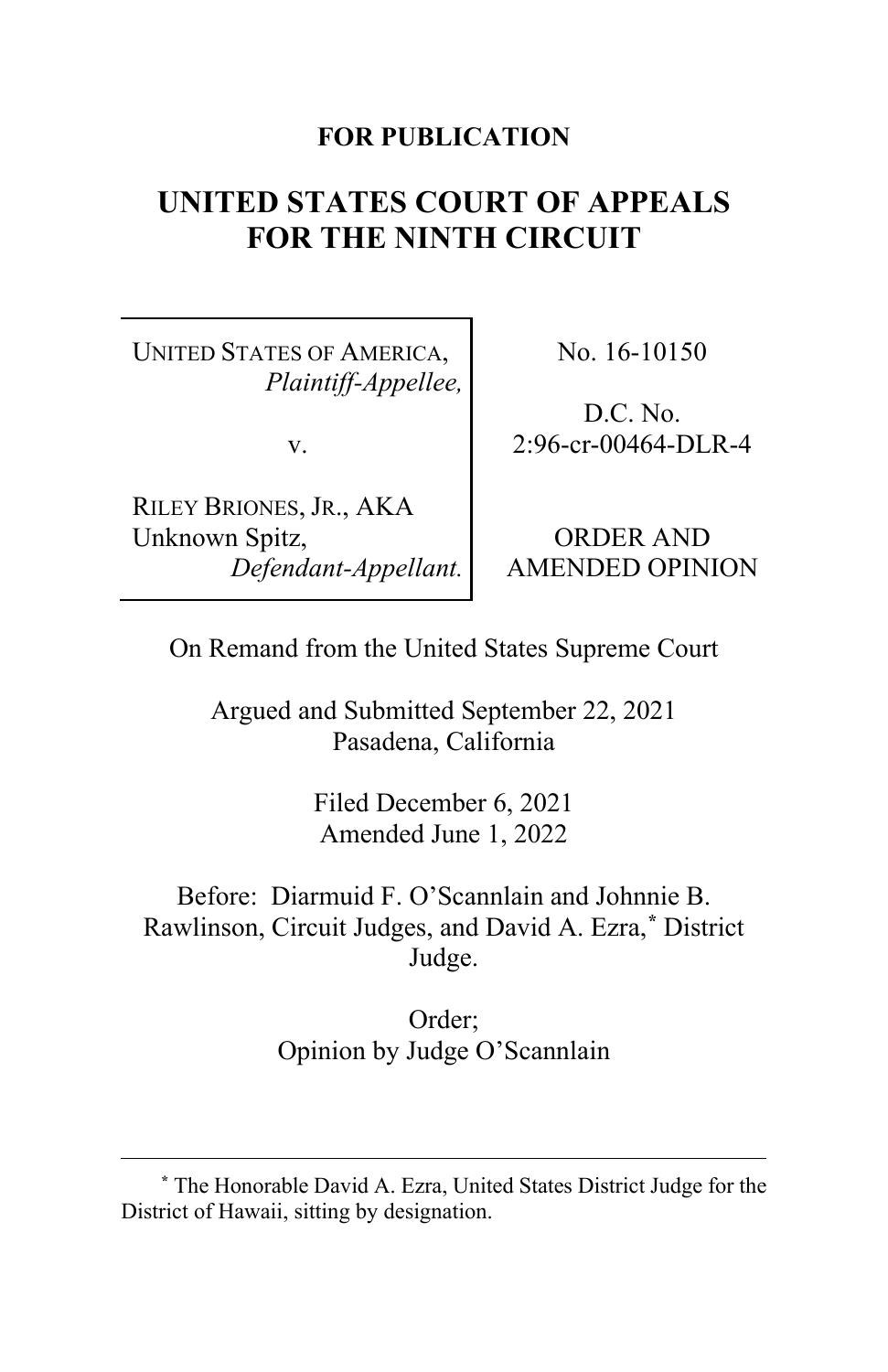# **SUMMARY[\\*\\*](#page-1-0)**

### **Criminal**

The panel filed (1) an order amending its opinion, denying a petition for panel rehearing, and denying on behalf of the court a petition for rehearing en banc and (2) an amended opinion in which, on remand from the United States Supreme Court, and further remand from the en banc court, the three-judge panel affirmed the district court's imposition of a sentence of life without possibility of parole (LWOP) for crimes committed by Riley Briones, Jr., while a juvenile.

This court affirmed Briones's original life sentence in 1998. Following the Supreme Court's decisions in *Miller v. Alabama*, 567 U.S. 460 (2012) (holding that the Eighth Amendment forbids a sentencing scheme that mandates life in prison without possibility of parole for juvenile offenders), and *Montgomery v. Louisiana*, 577 U.S. 190 (2016) (holding that *Miller*'s rule applied retroactively on collateral review), Briones was resentenced to LWOP in 2016. The three-judge panel affirmed the sentence in *United States v. Briones*, 890 F.3d 811 (9th Cir. 2018). The en banc court subsequently vacated the sentence and remanded in *United States v. Briones*, 929 F.3d 1057 (9th Cir. 2019) (*Briones II*). The Supreme Court remanded for further consideration in light of *Jones v. Mississippi*, 141 S. Ct. 1307 (2021).

<span id="page-1-0"></span>**<sup>\*\*</sup>** This summary constitutes no part of the opinion of the court. It has been prepared by court staff for the convenience of the reader.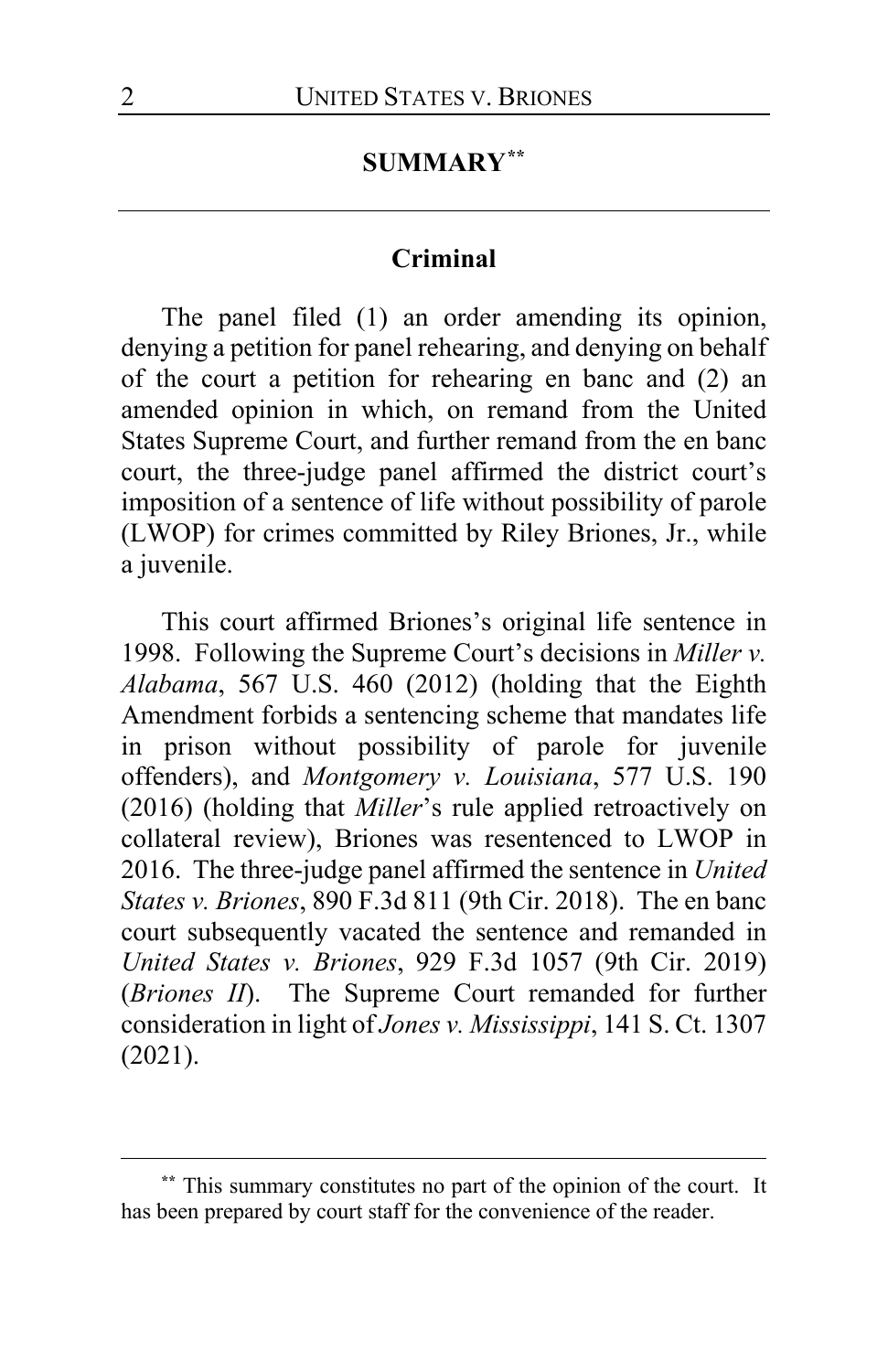In *Jones*, a case the Supreme Court took for the express purpose of clarifying how to interpret *Miller* and *Montgomery*, the Supreme Court held that in cases involving LWOP defendants, a discretionary system—where a sentencer has considered the defendant's youth and has discretion to impose a lesser sentence than LWOP—is constitutionally sufficient. *Jones* likewise held that permanent incorrigibility is not an eligibility criterion for the imposition of juvenile LWOP sentences, and rejected the argument that a sentencer must at least provide an on-therecord sentencing explanation with an implicit finding of permanent incorrigibility.

Briones argued—relying on the now-vacated en banc decision in *Briones II*—that the resentencing record does not reflect that the district court meaningfully engaged in *Miller's* central inquiry, namely, identifying those whose crimes reflect permanent incorrigibility. The panel wrote that *Jones* made altogether clear that—irrespective of any seemingly contrary language in *Miller* or *Montgomery* permanent incorrigibility is not an eligibility criterion for juvenile LWOP.

The panel held that Briones waived his argument that a requirement of meaningful engagement with *Miller*'s central inquiry comes from this court's cases interpreting the federal sentencing statute, 18 U.S.C. § 3553, as to which *Jones* is irrelevant. The panel wrote that Briones's statutory argument would in any event fail on the merits.

The panel rejected Briones's argument that *Briones II* vacated his LWOP sentence for a second, independent reason—namely, that the district court may not have understood it was allowed to meaningfully consider evidence of his post-conviction rehabilitation. The panel wrote that the district court *did* consider Briones's post-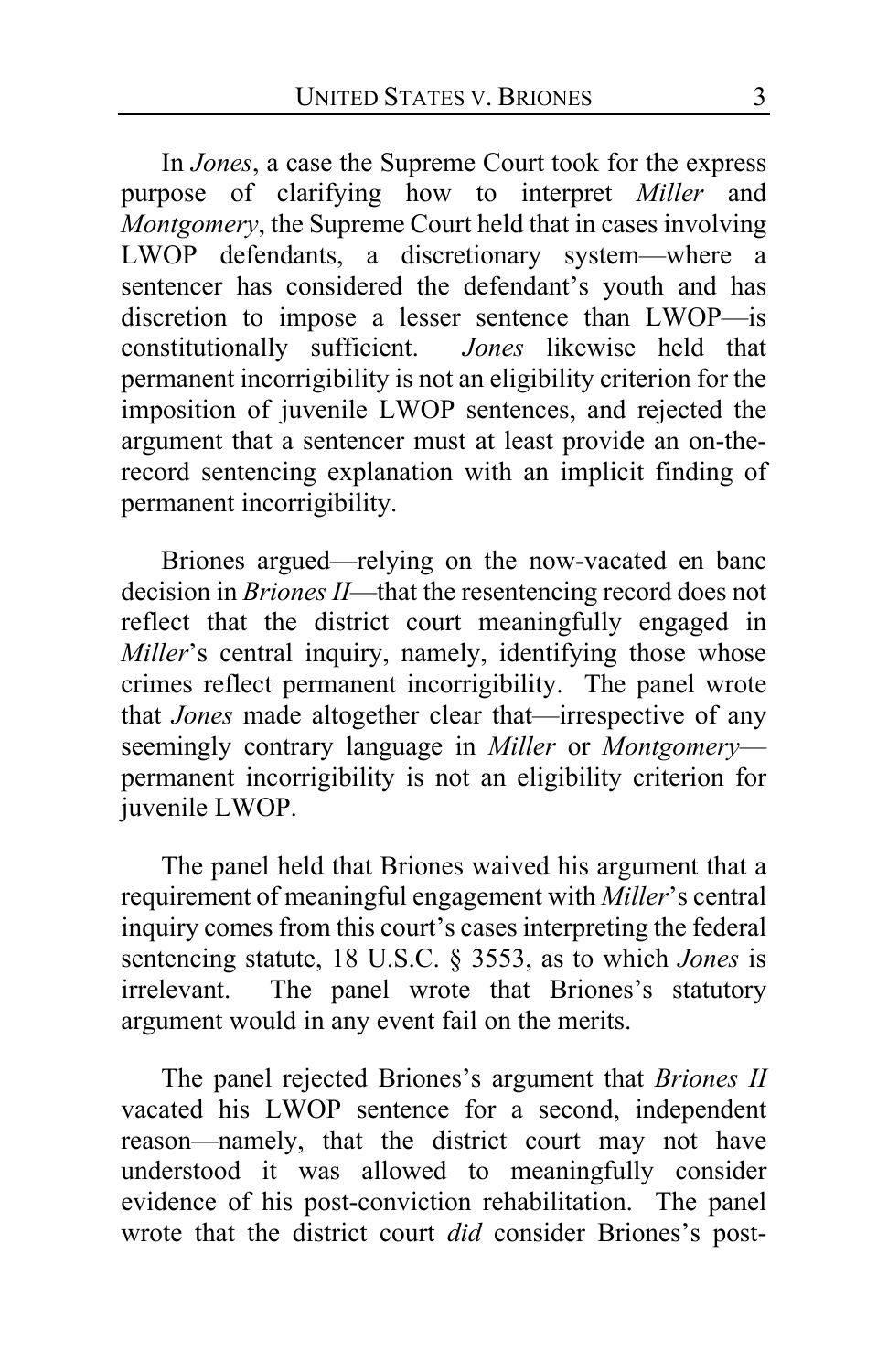incarceration rehabilitation, and explained that there is no independent statutory requirement that a court imposing juvenile LWOP "meaningfully engage" in a permanentincorrigibility analysis.

The panel held that Briones waived his as-applied challenge to the substantive proportionality of his sentence, and wrote that all relevant factors militate against exercising discretion to consider the merits of Briones's otherwisewaived substantive disproportionality arguments.

Reviewing for plain error, the panel rejected Briones's wholly speculative arguments advocating for categorical bans on juvenile LWOP.

## **COUNSEL**

Easha Anand (argued) and Damilola Arowolaju, The Roderick & Solange MacArthur Justice Center, San Francisco, California; Katherine Cion, The Roderick & Solange MacArthur Justice Center, Washington, D.C.; Vikki M. Liles, The Law Office of Vikki M. Liles P.L.C., Phoenix, Arizona; Melanie L. Bostwick and Sheila Baynes, Orrick Herrington & Sutcliffe LLP, Washington, D.C.; for Defendant-Appellant.

Krissa M. Lanham (argued), Assistant United States Attorney; Gary M. Restaino, United States Attorney; Elizabeth A. Strange, Former First Assistant United States Attorney; United States Attorney's Office, Phoenix, Arizona; Patrick J. Schneider, United States Attorney's Office, Flagstaff, Arizona; for Plaintiff-Appellee.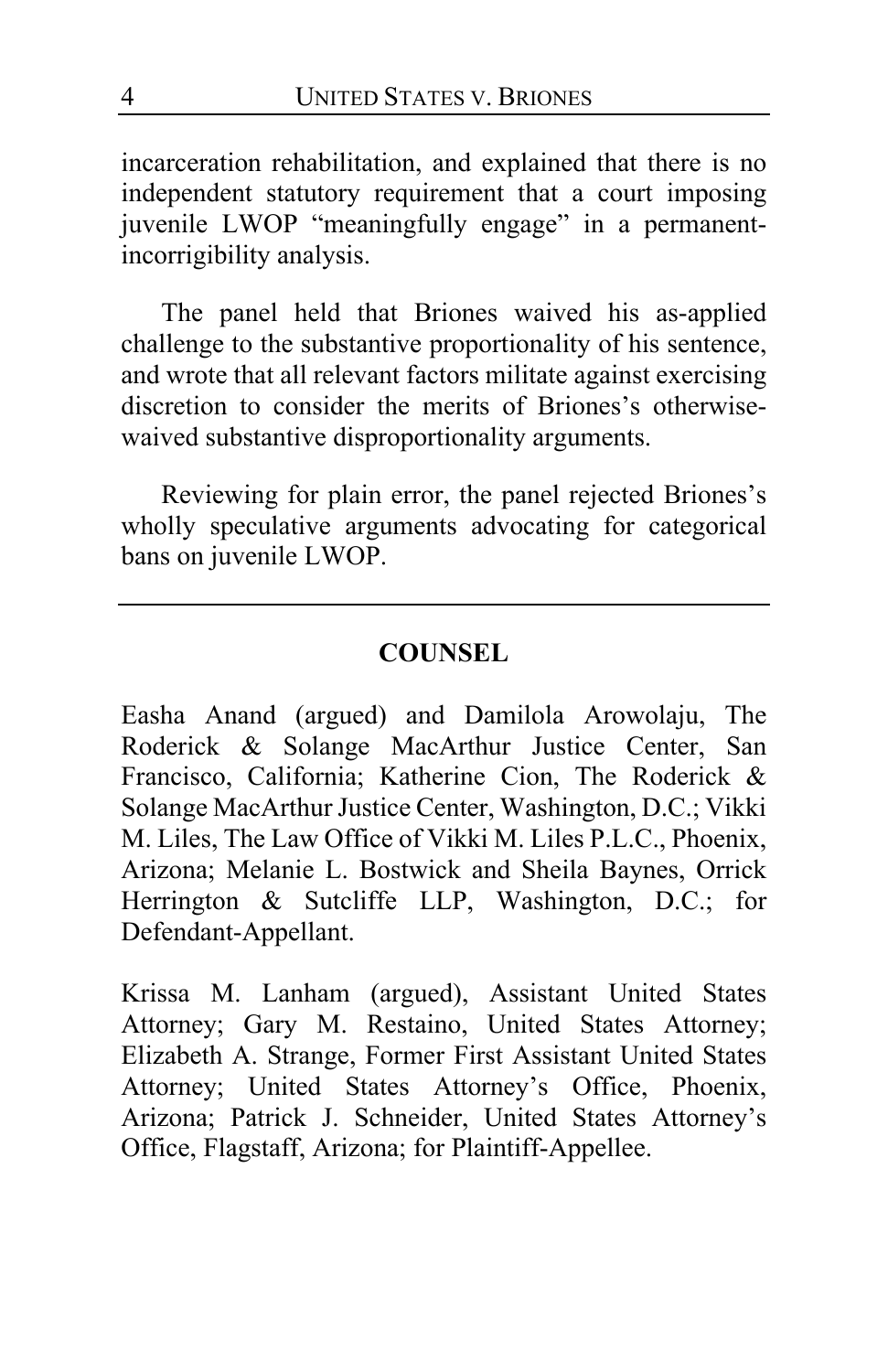Jon M. Sands, Federal Public Defender; Keith J. Hilzendeger, Assistant Federal Public Defender; Office of the Federal Public Defender, Phoenix, Arizona; for Amicus Curiae Federal Public Defender for the District of Arizona.

John R. Mills, Phillips Black Inc., Oakland, California; Rebecca Turner, Campaign for Fair Sentencing of Youth, Washington, D.C.; for Amici Curiae Campaign for Fair Sentencing of Youth, and Phillips Black Inc.

### **ORDER**

The opinion filed on December 6, 2021, and reported at 18 F.4th 1170 is amended as follows:

At page 1175, delete the following sentence: [In *Jones*, the Court held that in cases involving juvenile LWOP defendants, a "discretionary sentencing system"—where a sentencer can consider the defendant's youth and has discretion to impose a lesser sentence than LWOP—is "constitutionally sufficient."]

Replace the deleted sentence on page 1175 with the following sentence: [In *Jones*, the Court held that in cases involving juvenile LWOP defendants, a "discretionary sentencing system"—where a sentencer has considered the defendant's youth and has discretion to impose a lesser sentence than LWOP—is "constitutionally sufficient."]

With the opinion thus amended, the panel unanimously votes to deny the petition for panel rehearing. Judge Rawlinson votes to deny the petition for rehearing en banc, and Judges O'Scannlain and Ezra so recommend.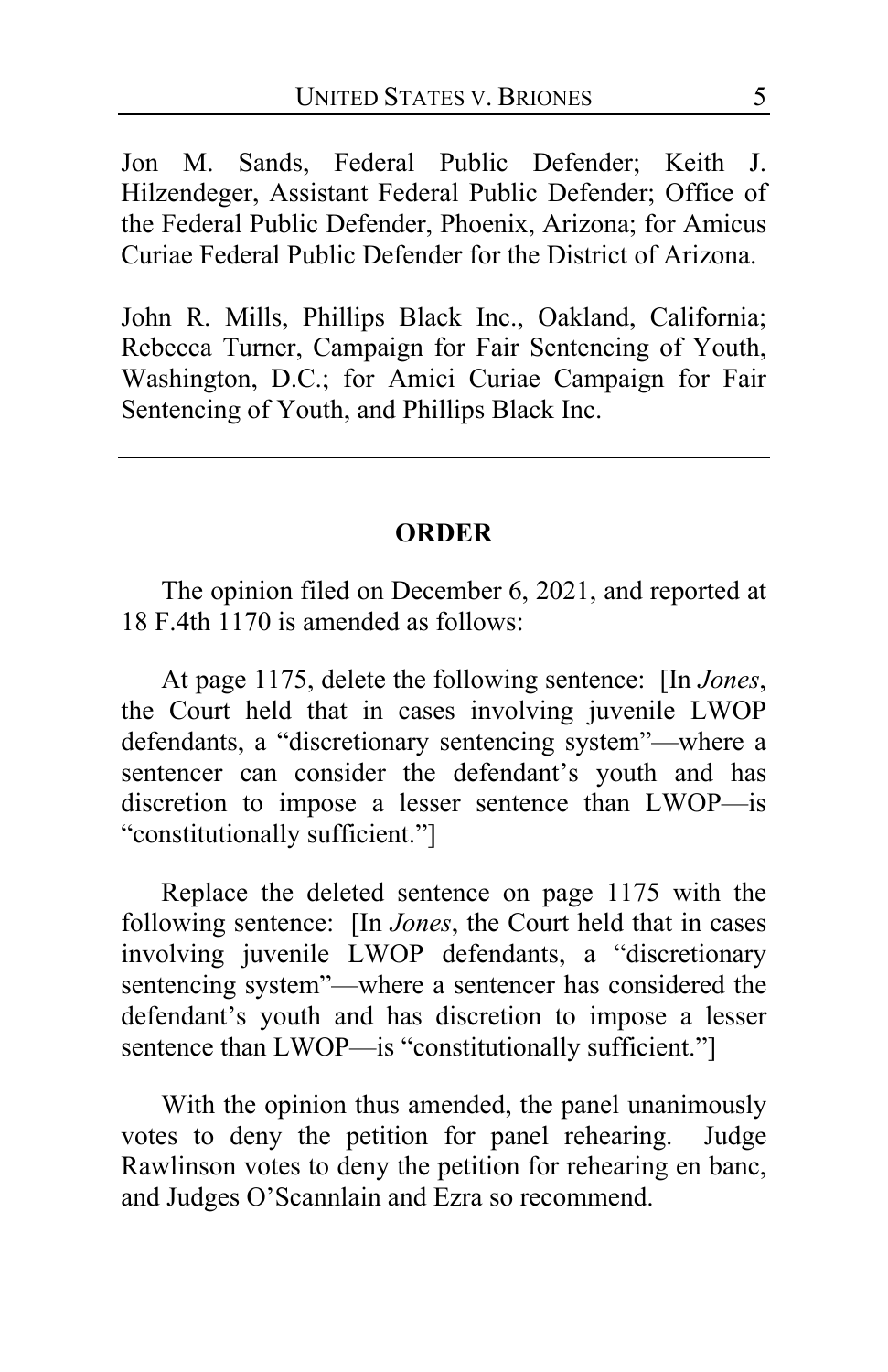The full court has been advised of the petition for rehearing en banc, and no active judge has requested a vote on whether to rehear the matter en banc. Fed. R.App. P. 35.

The petition for panel rehearing is **DENIED**. The petition for rehearing en banc is **DENIED**.

No further petitions for panel rehearing or rehearing en banc will be entertained.

#### **OPINION**

O'SCANNLAIN, Circuit Judge:

We must decide whether a sentence of life imprisonment without possibility of parole imposed on a juvenile is valid after the Supreme Court's recent decision in *Jones v. Mississippi*, 141 S. Ct. 1307 (2021).

#### I

#### A

Riley Briones, Jr., a Salt River Pima-Maricopa Indian, was a founder and leader of the "Eastside Crips Rolling 30's," a "violent and cold-blooded" gang which, as described by the resentencing judge in this case, "terrorized the Salt River Reservation community and surrounding area for several years." In this role, Briones participated in and helped to plan a series of violent crimes on and around the Salt River Reservation.

The most serious of these crimes was a murder committed on May 15, 1994, when Briones was seventeen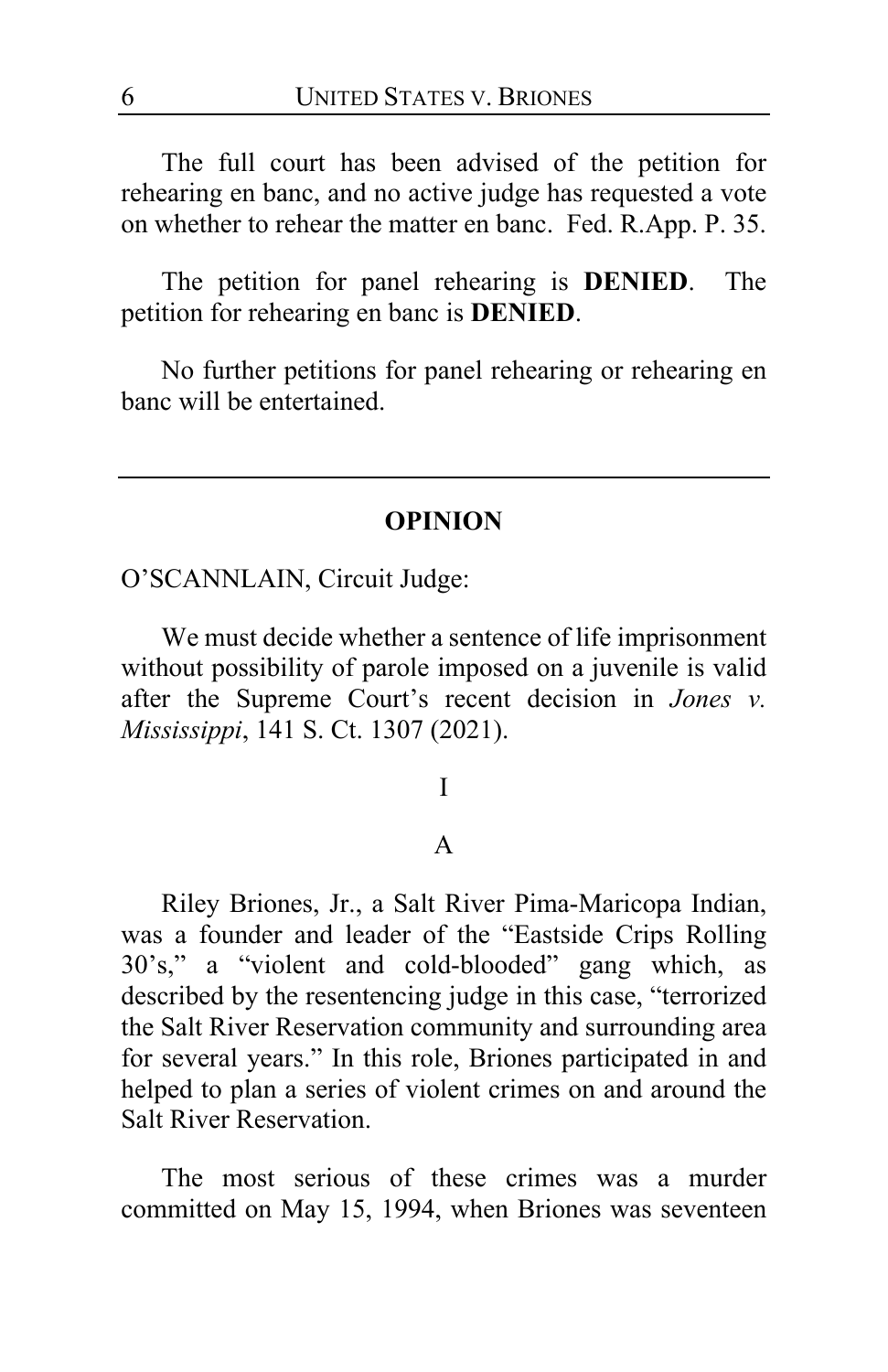years, eleven months, and eight days old. According to evidence presented at trial, Briones and fellow gang members planned to rob a Subway restaurant, knowing that there would be only one employee present. Briones drove four gang members to the restaurant and parked his car outside while the other four—one of whom was armed with a gun—went in to rob the store. They ordered sandwiches from the lone employee, Brian Patrick Lindsay. While Lindsay was preparing the order, the gunman returned to the car to speak with Briones. Following his conversation with Briones, the gunman went back into the restaurant, shot Lindsay in the face, then shot him several more times as he lay on the floor. With the cash register locked, the gang members were able to steal only the food they had ordered and a bank bag containing \$100. After his fellow gang members got back in the car, Briones looked for a maintenance man whom he thought had seen the robbery. Briones instructed the other gang members to shoot the maintenance man on sight, but they never found him.

Three weeks later, Briones helped plan the firebombing of a rival gang member's home and prepared the Molotov cocktails to be used. Briones's fellow gang member then used the Molotov cocktails to set fire to a house with a family (including an eleven-year-old girl) inside. Several months later, the gang decided to try firebombing the same home again. Briones once again provided Molotov cocktails and drove fellow gang members to a kindergarten and an abandoned trailer home to set diversionary fires. Briones then drove them to the rival gang member's home, which they firebombed. Another month later, Briones helped plan a drive-by shooting of the same home, although he was neither the driver nor the shooter.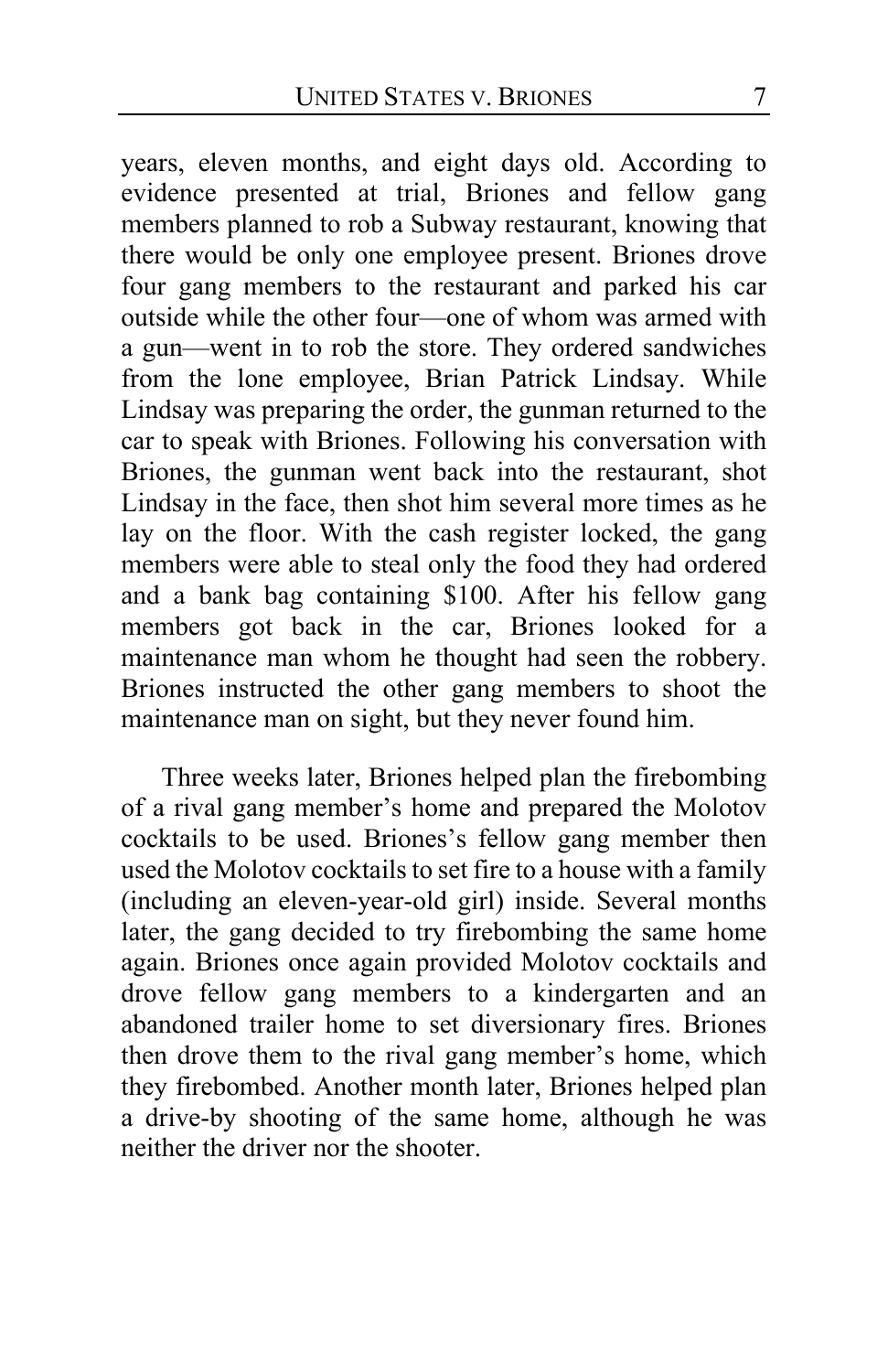Over the next year, Briones continued to participate in gang-related crimes, stopping only when he eventually was arrested (at age  $19\frac{1}{2}$  $19\frac{1}{2}$ ).<sup>1</sup> For instance, when one fellow gang member revealed that he knew about the Subway robbery and Lindsay murder, Briones pistol-whipped him. After other gang members committed another drive-by shooting of a home with a mother and child inside, Briones made sure the culprits disposed of their clothes and accounted for the shell casings. At trial, the Government also presented evidence that Briones had discussed plans to blow up the Salt River Police Department and to kill a tribal judge, federal prosecutors, and Salt River Police investigators.

#### B

#### 1

As a result of these crimes, Briones was arrested in 1995. In 1996, he and four other members of the Eastside Crips Rolling 30's were indicted on a total of 17 federal charges. Briones, specifically, was indicted for the following: one count of First-Degree Felony Murder on an Indian Reservation (18 U.S.C. §§ 1153, 1111, 2111); four counts of Arson on an Indian Reservation (18 U.S.C. §§ 1153, 81); two counts of Conspiracy to Commit Arson on an Indian Reservation (18 U.S.C. §§ 1153, 371, 81); one count of Possession of an Unregistered Destructive Device (26 U.S.C. §§ 5861(d), 5841, 5871); one count of Assault with a Dangerous Weapon on an Indian Reservation (18 U.S.C. §§ 1153, 113(a)(3)); and one count of Tampering

<span id="page-7-0"></span><sup>&</sup>lt;sup>1</sup> In fact, it appears that Briones continued to participate in gangrelated activity, such as carving gang symbols into his jail cell door, even *after* his arrest.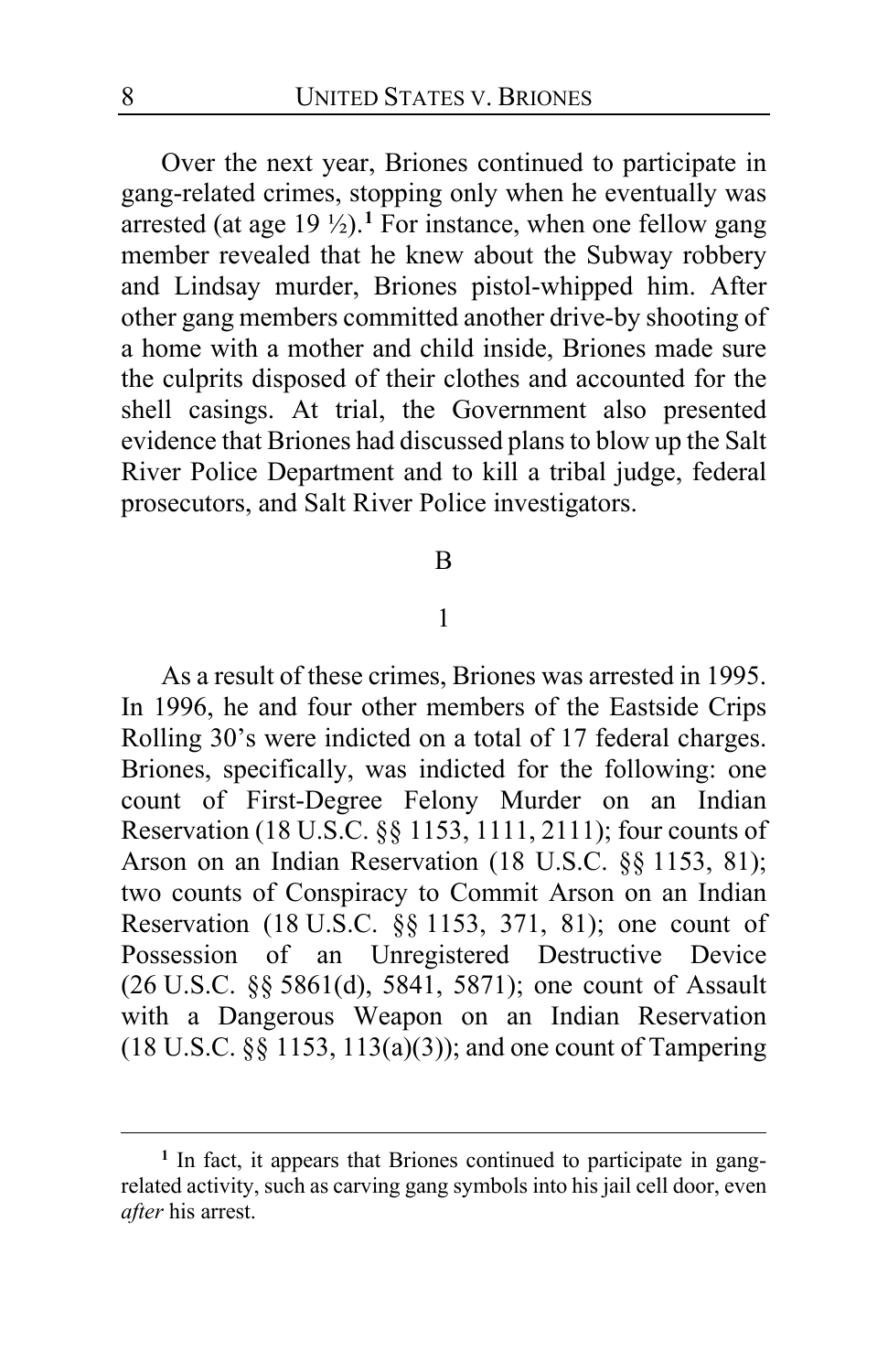with a Witness (18 U.S.C. § 1512(b)(3)). After a jury trial, Briones was convicted of all such offenses.

At his original sentencing hearing in 1997, Briones continued to deny responsibility for his crimes. The district court found that Briones was the leader of the gang and, on the felony murder count, imposed the then-mandatory Guidelines sentence of life imprisonment without parole ("LWOP"). On the remaining non-homicide counts, Briones was sentenced to a total of twenty years' imprisonment (which he has since served), to run concurrently with his life sentence.

On direct appeal, we affirmed Briones's conviction and sentence. *United States v. Briones*, 165 F.3d 918 (9th Cir. 1998) (unpublished table decision).

 $\mathfrak{D}$ 

Fifteen years after Briones's original sentencing, the Supreme Court held in *Miller v. Alabama* that "the Eighth Amendment forbids a sentencing scheme that *mandates* life in prison without possibility of parole for juvenile offenders" and instead requires that sentencing judges "take into account how children are different, and how those differences counsel against irrevocably sentencing them to a lifetime in prison." 567 U.S. 460, 479–80 (2012) (emphasis added).

After *Miller*, Briones filed a 28 U.S.C. § 2255 motion to vacate his original LWOP sentence and to have it reconsidered at a resentencing hearing where the district court would have discretion—as required under *Miller*—to impose a lesser sentence if deemed appropriate in light of Briones's "youth and attendant characteristics." *Miller*,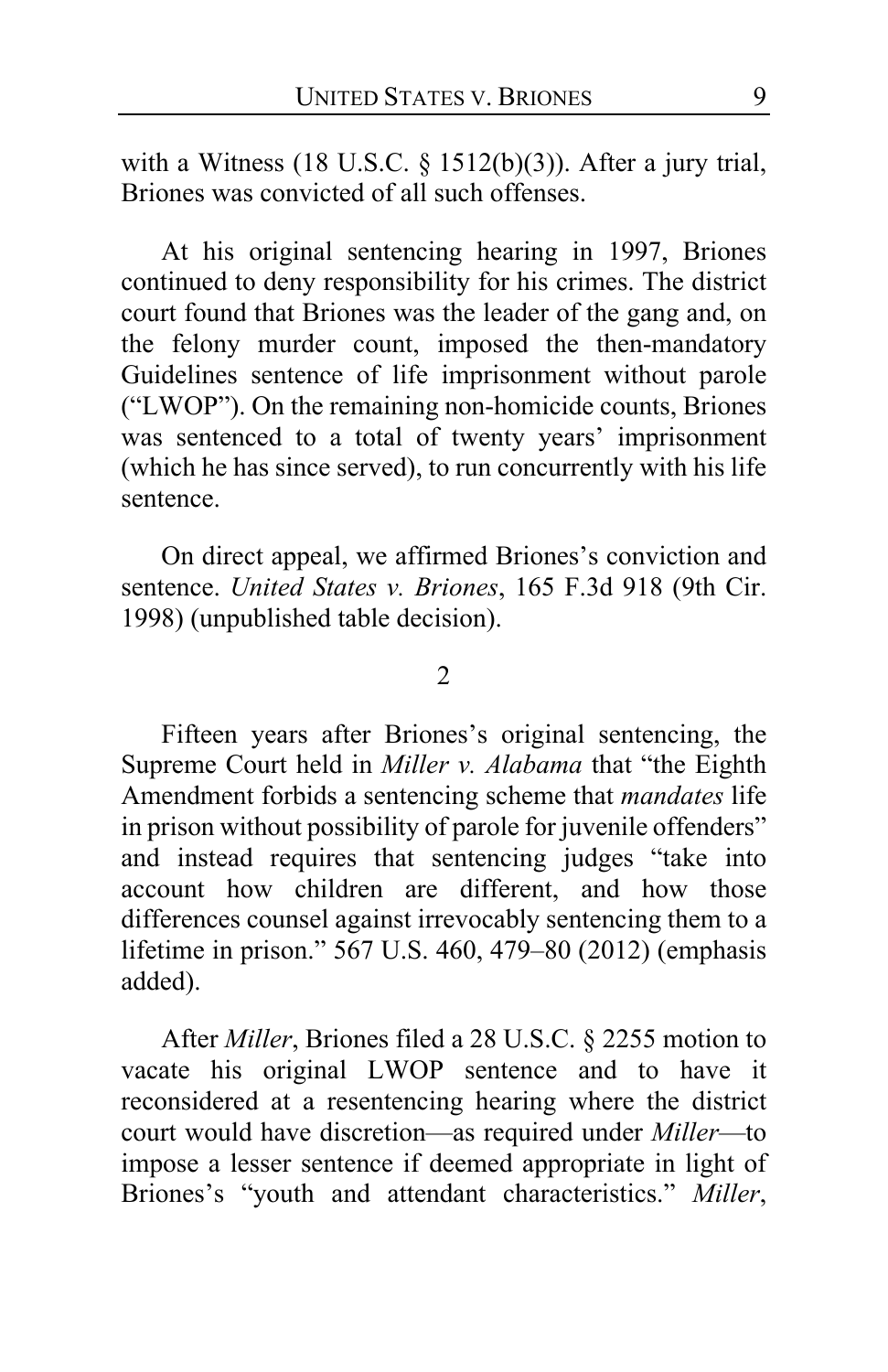567 U.S. at 483. The district court granted such motion in 2014 and ultimately set a resentencing hearing for 2016.

Several months before Briones's resentencing, the Supreme Court handed down *Montgomery v. Louisiana*, which held that *Miller*'s rule applied retroactively on collateral review. 577 U.S. 190, 206, 212 (2016). In dicta, *Montgomery* also appeared to *extend Miller*'s rule, suggesting that LWOP is "an unconstitutional penalty for . . . juvenile offenders whose crimes reflect the transient immaturity of youth," *i.e.*, "for all but . . . those whose crimes reflect permanent incorrigibility." *Id.* at 208–09.

At the 2016 resentencing hearing, Briones's counsel requested a sentence of 360 months' imprisonment, rather than the Guidelines sentence of life imprisonment, for Briones's first-degree felony murder conviction. Invoking the "hallmark[s] of youth" identified by *Miller*, counsel argued that a life sentence was inappropriate in Briones's case, because his gang activity had been a product of youthful immaturity and a desire for the "feeling of banding together." Counsel pointed to a dysfunctional childhood environment, including parental drug and alcohol abuse, a history of family criminality, Briones's dropping out of school in the tenth grade, and his difficulties as a Native American attending school off the reservation where he lived. To mitigate Briones's culpability in the crime, counsel averred that the Subway robbery scheme was not Briones's idea and noted that he was not the shooter. Briones himself told the court that he "want[ed] to express remorse" and "to express grief," although he never actually took responsibility for any of the crimes of which he was convicted. Finally, his counsel pointed to evidence of rehabilitation, including that, in all Briones's time in prison, he never had been written up for a disciplinary infraction, that he had no gang involvement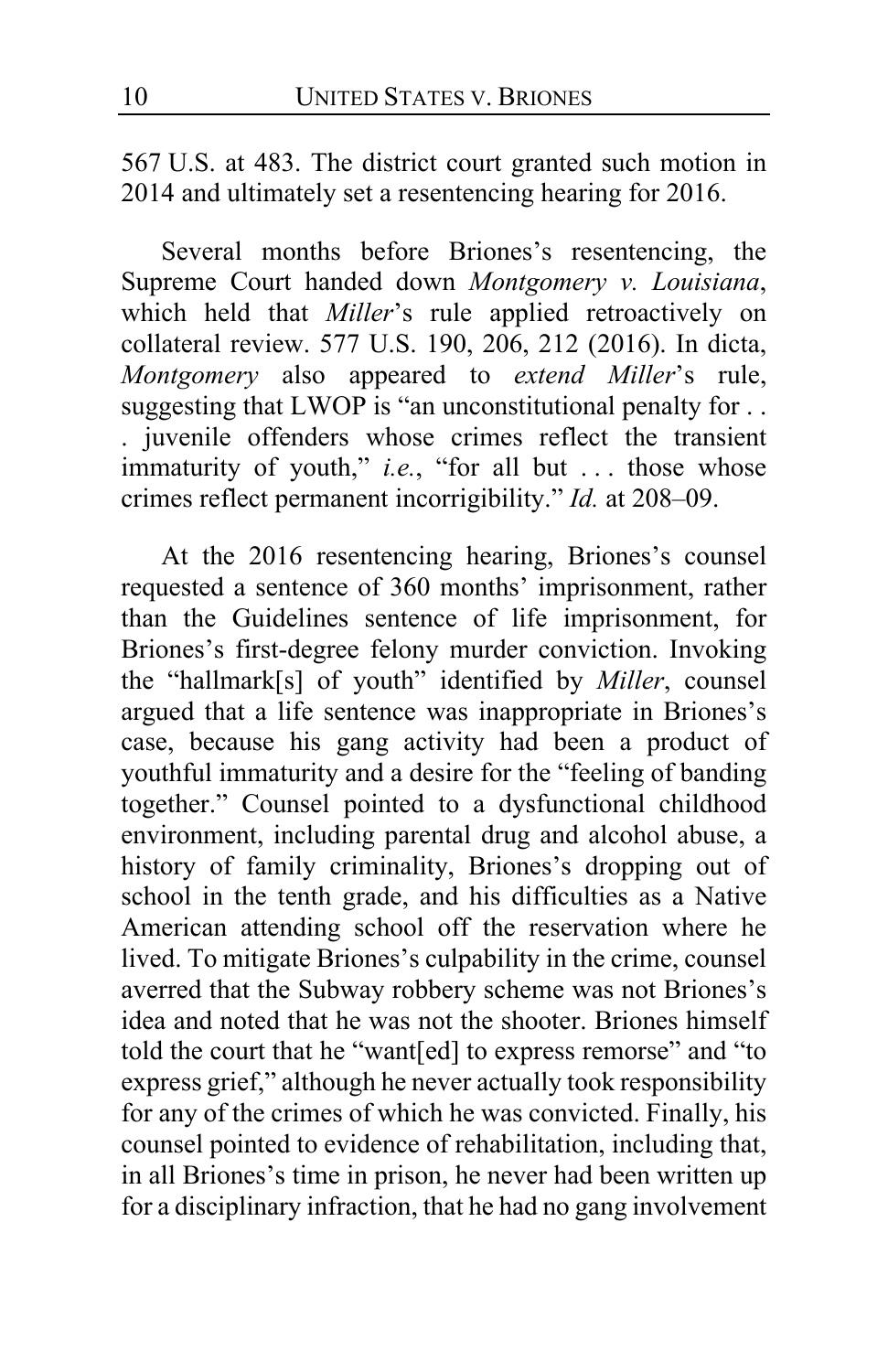while in prison, that he had been working continuously, that he had married his girlfriend (with whom he has a now-adult child) after his incarceration, and that he sees his wife regularly.

The Government's counsel countered that Briones still deserved a life sentence. The Government acknowledged that, under *Miller*, "a life sentence for a juvenile is inappropriate in all but the most egregious cases," but argued that Briones's indeed "*is* the most egregious case." While recognizing that Briones was "really doing well in prison," the Government noted that Briones—even as he expressed remorse—had failed to accept responsibility and had continued to minimize his role in the murder and in the gang. Specifically, the Government contended that it was not credible that Briones was unaware of his fellow gang members' intention to murder Lindsay, and that—on the contrary—circumstantial evidence suggested Briones himself may have ordered the murder (insofar as the gunman reentered the restaurant to shoot Lindsay immediately after speaking with Briones outside). The prosecutor described Briones's gang as "the most violent gang that I have ever been involved in prosecuting," including the Hell's Angels. Finally, the Government pointed out that although Briones was a juvenile when the murder occurred, he was only barely so—he was over seventeen years and eleven months old at the time—and that he had continued to commit violent crimes for another year and a half after turning eighteen, stopping only after he was arrested.

After hearing from the parties and "[u]sing the [G]uidelines as a starting point," the district court calculated a sentencing range of life imprisonment for Briones's felony murder conviction, with no objection from counsel. The resentencing judge noted that, "[i]n addition to the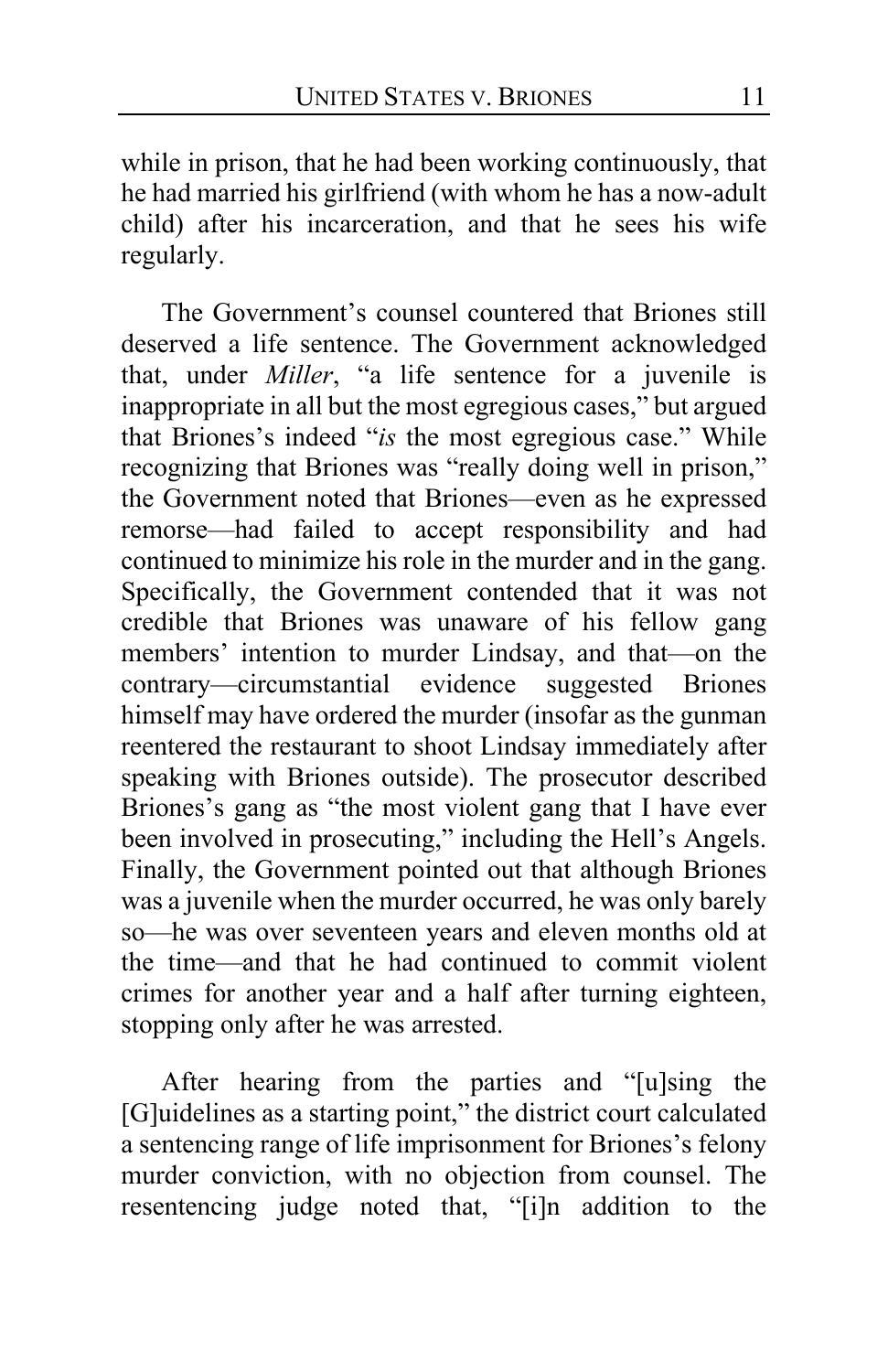presentence report, I've considered the Government's sentencing memorandum, the defendant's sentencing memorandum[,] ... the transcript of the [original] sentencing[,]... the victim questionnaire and the letters on behalf of [the] defendant." He then found that "[a]ll indications are that [Briones] was bright and articulate, he has improved himself while he's been in prison, but he was the leader of a gang that terrorized the Salt River Reservation community and surrounding area for several years. The gang was violent and cold-blooded." Briones "appeared to be the pillar of strength for the people involved to make sure they executed the plan [to murder Lindsay]," and he "was involved in the final decision to kill the young clerk." The judge explained that "in mitigation I do consider the history of the abusive father, the defendant's youth, immaturity, his adolescent brain at the time, and the fact that it was impacted by regular and constant abuse of alcohol and other drugs, and he's been a model inmate up to now. However, some decisions have lifelong consequences."

Ultimately, the district court announced that, "[h]aving considered those things and all the evidence I've heard today and everything I've read[,] . . . it's the judgment of the Court that Riley Briones, Jr.[,] is hereby committed to the Bureau of Prisons for a sentence of life."**[2](#page-11-0)**

Briones timely appealed to this court.

<span id="page-11-0"></span>**<sup>2</sup>** Because the federal system does not permit parole or early release from life sentences, *see* 18 U.S.C. § 3624(b)(1), Briones's sentence is effectively for life without the possibility of parole.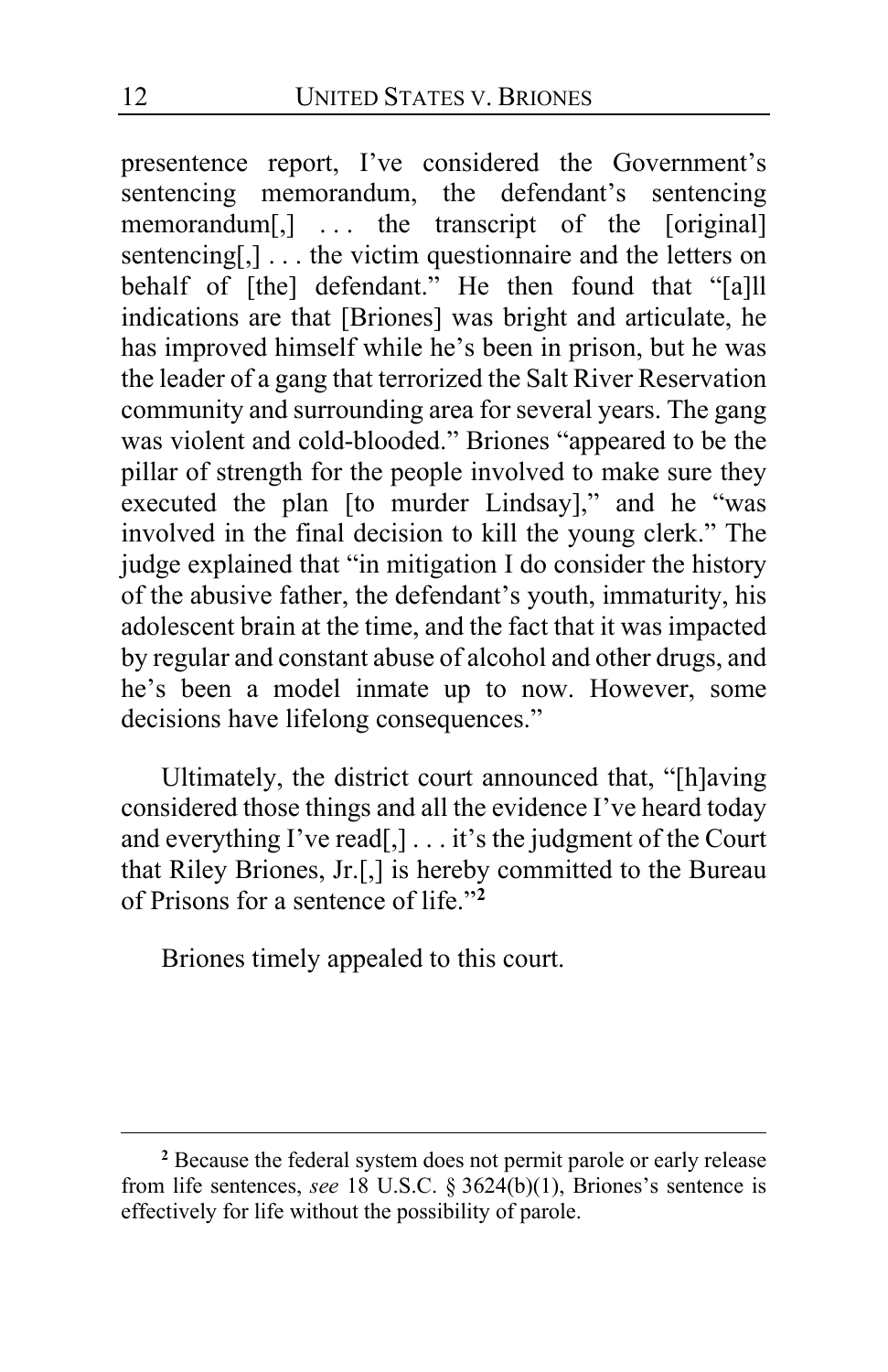3

Briones filed an Opening Brief raising as his only nonforeclosed argument that "[t]he district court did not properly analyze whether [he] is one of the rare person[s] whose juvenile crimes rendered him 'incorrigible.'" In a published opinion, this three-judge panel affirmed Briones's life sentence. *United States v. Briones*, 890 F.3d 811 (9th Cir. 2018) ("*Briones I*").**[3](#page-12-0)**

After Briones filed a petition for rehearing en banc, this court ordered en banc rehearing and vacated the original three-judge panel's decision. *United States v. Briones*, 915 F.3d 591 (9th Cir. 2019). The en banc panel subsequently vacated Briones's sentence and remanded. *United States v. Briones*, 929 F.3d 1057 (9th Cir. 2019) (en banc) ("*Briones II*").

#### 4

Following the en banc panel's decision in *Briones II*, the Government timely petitioned for certiorari.

During the pendency of such petition, the Supreme Court issued its decision in *Jones v. Mississippi*, a case it had taken for the express purpose of clarifying "how to interpret *Miller*  and *Montgomery*." 141 S. Ct. at 1313. In *Jones*, the Court held that in cases involving juvenile LWOP defendants, a "discretionary sentencing system"—where a sentencer has

<span id="page-12-0"></span>**<sup>3</sup>** I authored a separate opinion partially concurring in and partially dissenting from the majority opinion in *Briones I*. *See* 890 F.3d at 822– 28 (O'Scannlain, J., concurring in part and dissenting in part). However, for the reasons discussed in Parts II and III, *infra*, the concerns expressed in my partial dissent have been mooted by *Jones*'s clarification of *Miller*  and *Montgomery*.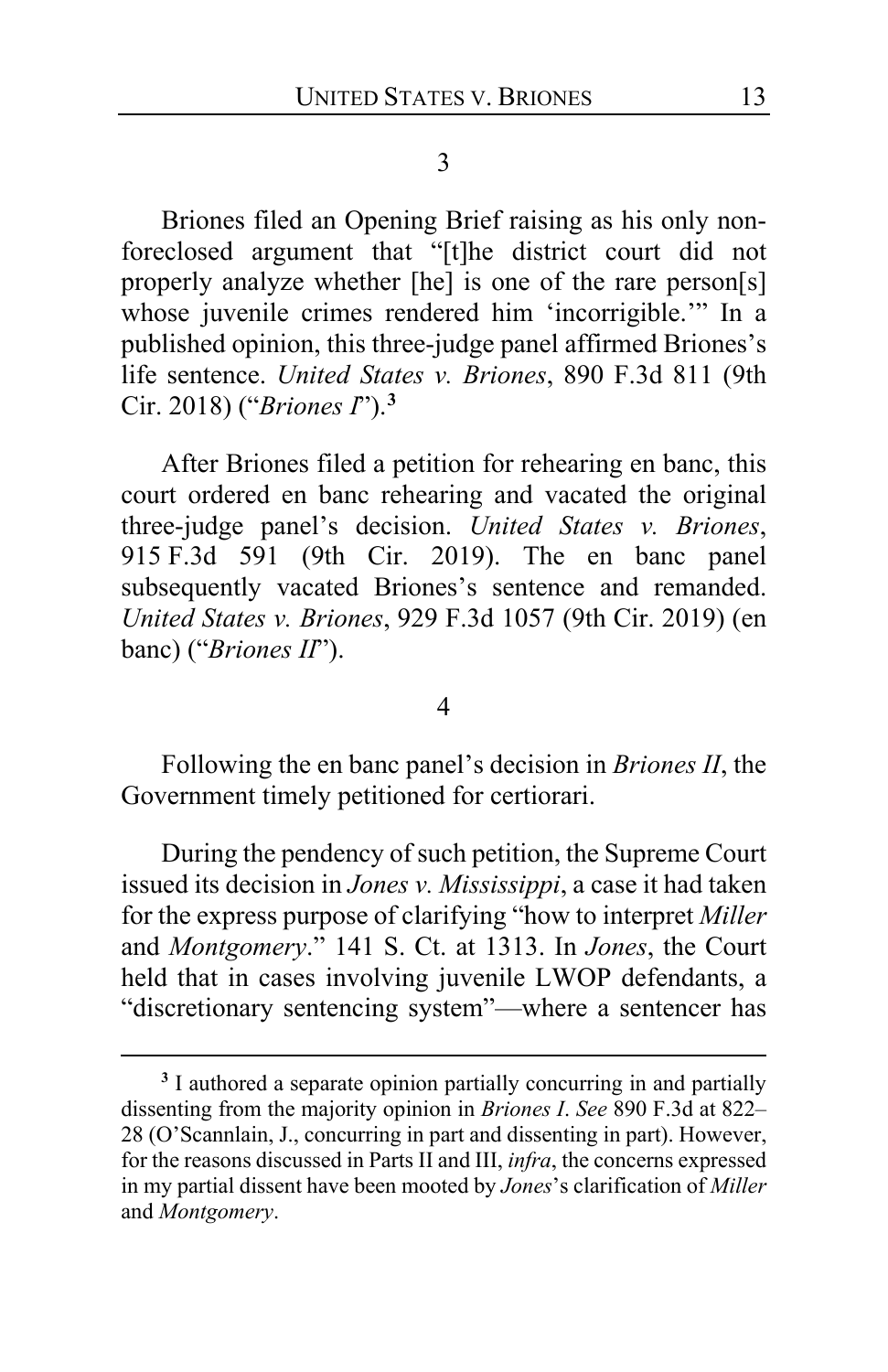considered the defendant's youth and has discretion to impose a lesser sentence than LWOP—is "constitutionally sufficient." *Id.* Likewise, the Court held that "permanent incorrigibility is not an eligibility criterion" for the imposition of juvenile LWOP sentences, *id.* at 1315, and rejected the argument that "a sentencer must at least provide an on-the-record sentencing explanation with an 'implicit finding' of permanent incorrigibility," *id.* at 1319.

Subsequently, the Supreme Court issued an order granting the Government's petition for certiorari in this case, vacating the en banc decision in *Briones II*, and remanding to this court for further consideration in light of *Jones*. *United States v. Briones*, 141 S. Ct. 2589 (2021).

### 5

On remand from the Supreme Court, the en banc panel from *Briones II* further remanded the case to this three-judge panel. *United States v. Briones*, 1 F.4th 1204 (9th Cir. 2021) (en banc).

#### II

### A

Briones first argues—relying on the now-vacated en banc decision in *Briones II*—that the resentencing record below does not "reflect that the [district] court meaningfully engaged in *Miller*'s central inquiry," namely, identifying "those whose 'crimes reflect permanent incorrigibility.'" *Briones II*, 929 F.3d at 1061, 1067 (quoting *Montgomery*, 577 U.S. at 209).

*Jones*, however, made clear that the Eighth Amendment requires neither an explicit nor even an *implicit* finding of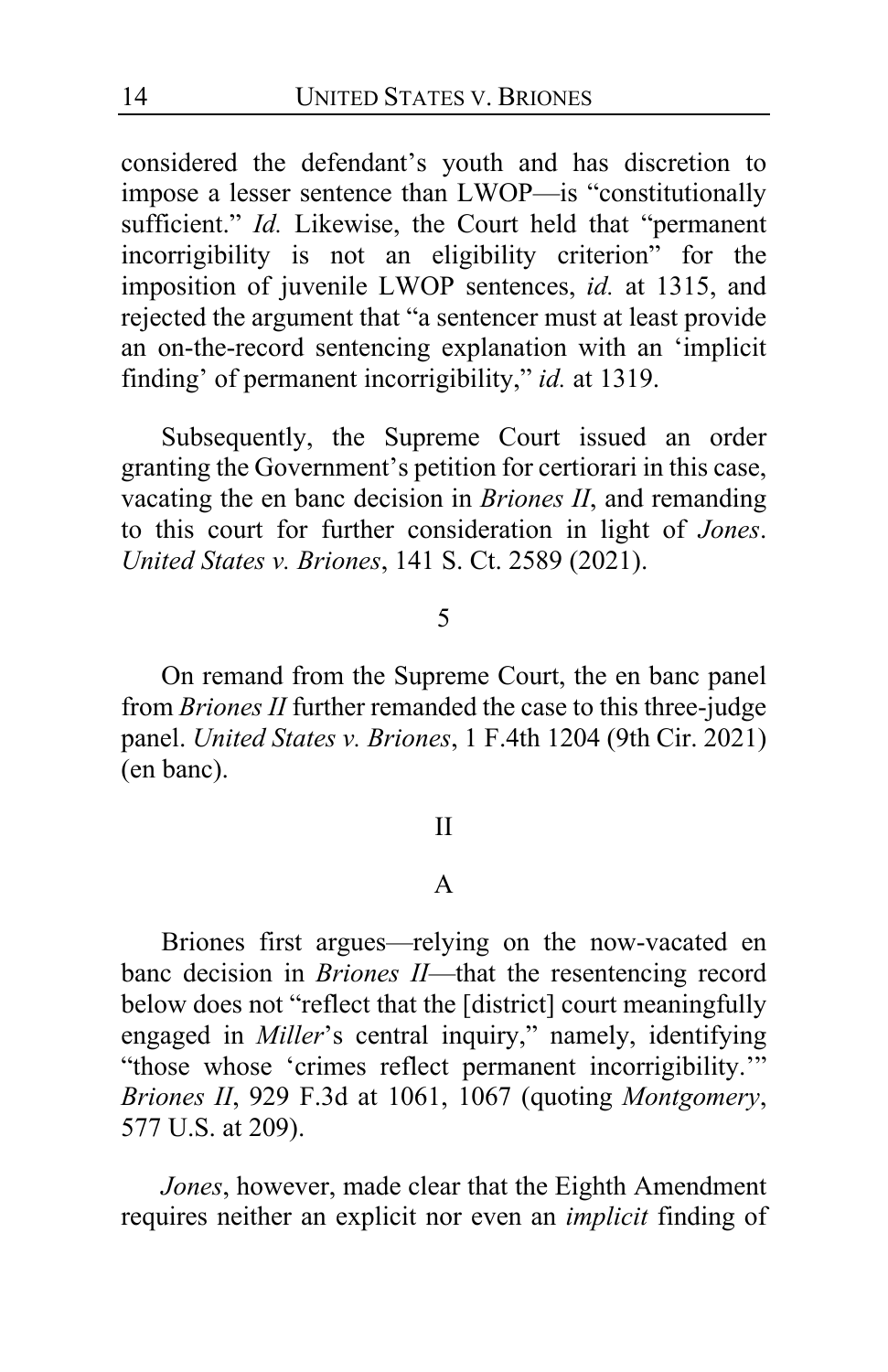permanent incorrigibility. *See* 141 S. Ct. at 1313 ("[A] separate factual finding of permanent incorrigibility is not required."); *id.* at 1319 ("[A]n on-the-record sentencing explanation with an implicit finding of permanent incorrigibility (i) is not necessary to ensure that a sentencer considers a defendant's youth, [and] (ii) is not required by or consistent with *Miller* . . . ."). Rather, *Jones* seized upon *Miller*'s language purporting to "mandate[] 'only that a sentencer follow a certain process—considering an offender's youth and attendant characteristics—before imposing' a life-without-parole sentence." *Id.* at 1311 (quoting *Miller*, 567 U.S. at 483). To that end, *Jones* clarified that a "discretionary sentencing system is both constitutionally necessary *and constitutionally sufficient*," because such discretion "suffices to ensure individualized consideration of a defendant's youth." *Id.* at 1313, 1321 (emphasis added).

Here, the district court plainly considered "youth and its attendant characteristics," *id.* at 1317 (quoting *Montgomery*, 577 U.S. at 210), at Briones's resentencing. Indeed, the resentencing judge explained, on the record, that "in mitigation I do consider the history of the abusive father, the defendant's youth, immaturity, his adolescent brain at the time, and the fact that it was impacted by regular and constant abuse of alcohol and other drugs." And as the Government aptly notes, "*Jones* makes clear that in explicitly addressing these items, the district court did *more* than was required, not less." That is because a sentencer with discretion to consider youth "necessarily *will* consider" it, "especially if"—as here—"defense counsel advance[d] an argument based on the defendant's youth." *Id.* at 1319 (emphasis in original).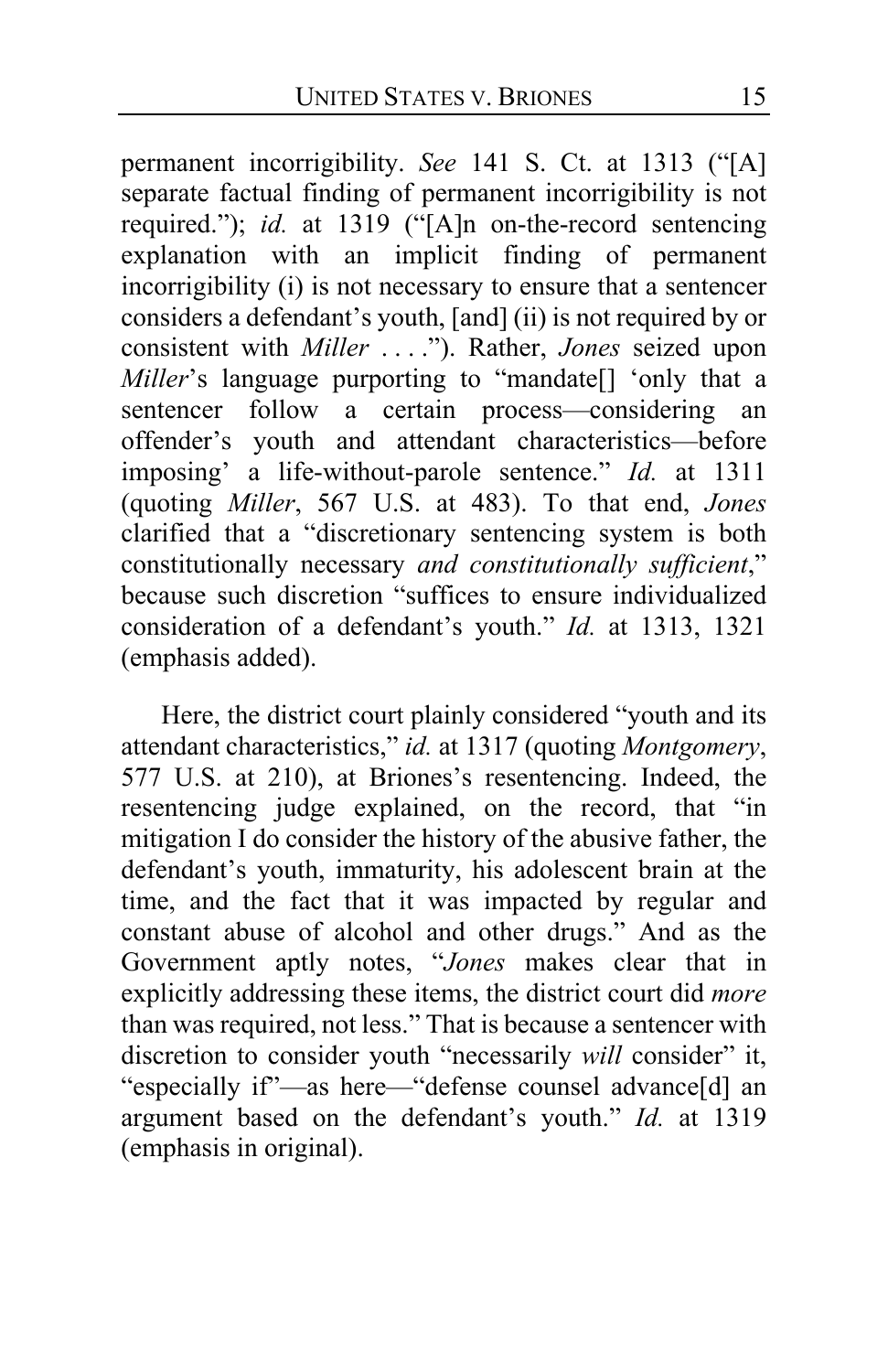Nevertheless, Briones now argues that "*Jones* did not purport to change" what he characterizes as *Miller*'s and *Montgomery*'s "central inquiry" into permanent incorrigibility. In support of this contention, he points to *Jones*'s assurance that "[t]he Court's decision today carefully follows both *Miller* and *Montgomery.*" *Id.* at 1321. Such language, Briones urges, must mean that *Jones* left in place *Montgomery*'s dictum that LWOP is "an unconstitutional penalty for . . . juvenile offenders whose crimes reflect the transient immaturity of youth," *i.e.*, "for all but ... those whose crimes reflect permanent incorrigibility." *Montgomery*, 577 U.S. at 208–09.

Yet when the *Jones* Court stated that it was "carefully follow[ing] both *Miller* and *Montgomery*," 141 S. Ct. at 1321, it made clear that it read those cases for far narrower propositions than Briones would have us read them here. *See id.* ("*Miller* held that a State may not impose a mandatory life-without-parole sentence on a murderer under 18. Today's decision does not disturb that holding. *Montgomery*  later held that *Miller* applies retroactively on collateral review. Today's decision likewise does not disturb that holding."). Indeed, *Jones* made altogether clear thatirrespective of any seemingly contrary language in *Miller* or *Montgomery*—"permanent incorrigibility is not an eligibility criterion" for juvenile LWOP. *Id.* at 1315.

#### B

Perhaps anticipating *Jones*'s foreclosure of his *constitutional* claim, Briones now argues that "the requirement of 'meaningful engagement'" with what *Briones II* characterized as *Miller*'s central inquiry "comes from this Court's cases interpreting the federal sentencing statute, as to which, of course, *Jones* is irrelevant." *Cf. Briones II*, 929 F.3d at 1067 (citing *United States v. Carty*,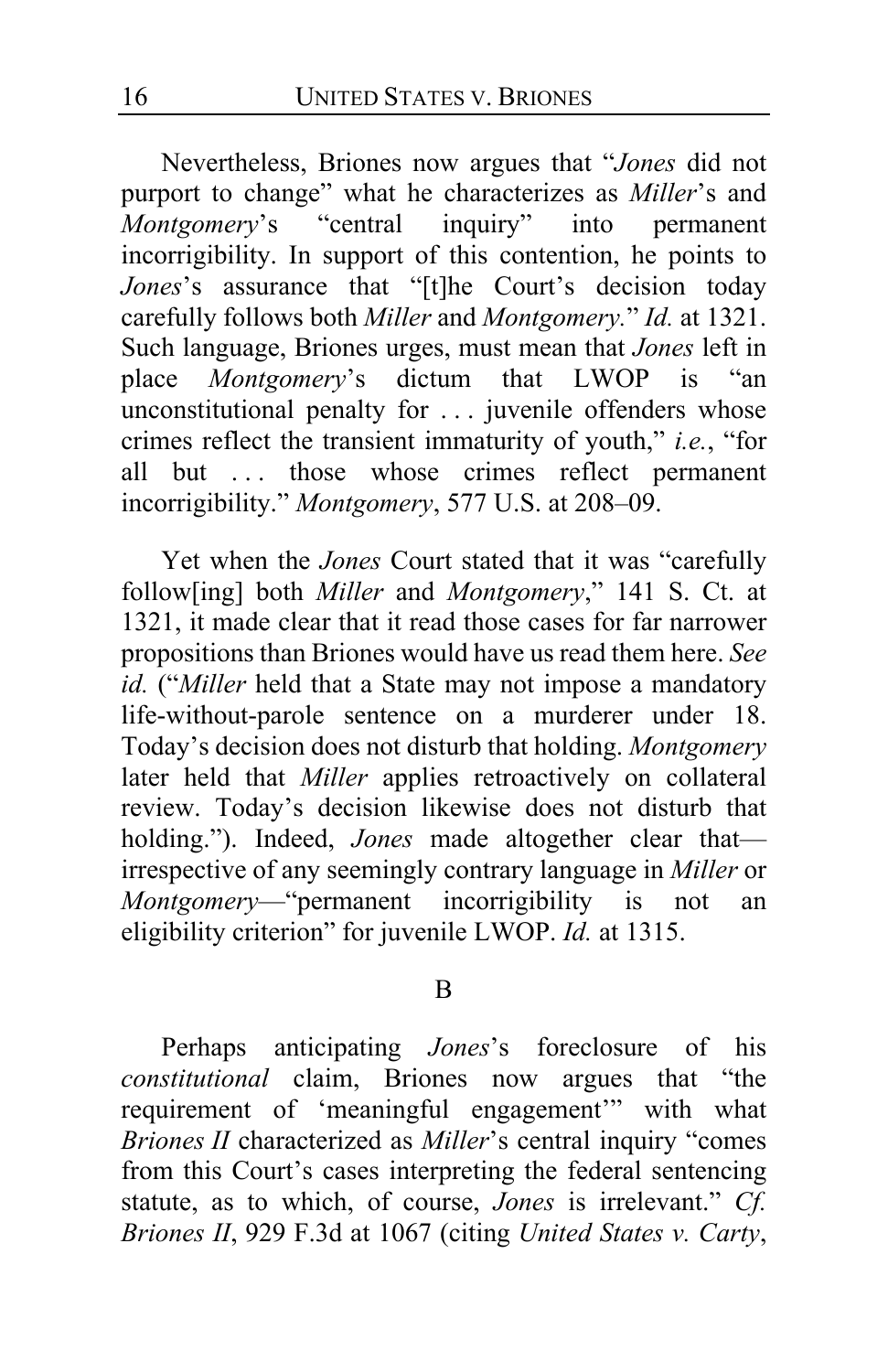520 F.3d 984, 992 (9th Cir. 2008) (en banc) (applying 18 U.S.C. § 3553)).

As a threshold matter, Briones's statutory argument appears to have been waived twice over. He has waived such argument by failing to raise it in his Opening Brief, *see Devereaux v. Abbey*, 263 F.3d 1070, 1079 (9th Cir. 2001) (en banc), and by affirmatively stating at oral argument in *Briones I* that his claim was constitutional rather than statutory, *cf. Hilao v. Estate of Marcos*, 393 F.3d 987, 993 (9th Cir. 2004).

And in any event, Briones's statutory argument would fail on the merits after *Jones*. *Briones II* relied on *Carty* for its holding that "[w]hen a district court sentences a juvenile offender in a case in which an LWOP sentence is possible, the record must reflect that the court meaningfully engaged in *Miller*'s central inquiry." *Briones II*, 929 F.3d at 1067 (citing *Carty*, 520 F.3d at 992). But *Carty* stated only the *general* proposition that "[o]nce the sentence is selected, the district court must explain it sufficiently to permit meaningful appellate review." 520 F.3d at 992. *Carty* does *not* specifically require—or even refer to—the permanentincorrigibility analysis that Briones charges the district court with failing to perform. Indeed, *Carty* recognized that "[w]hat constitutes a sufficient explanation will necessarily vary depending upon the complexity of the particular case." *Id.*

Here, then, *Briones II*'s application of *Carty* and § 3553 depended on the premise that such an incorrigibility analysis was necessary "to permit meaningful appellate review" of the district court's chosen sentence under then-controlling Eighth Amendment precedents. *Briones II*, 929 F.3d at 1067 (quoting *Carty*, 520 F.3d at 992). But once again, *Jones*  rendered such premise untenable when it held that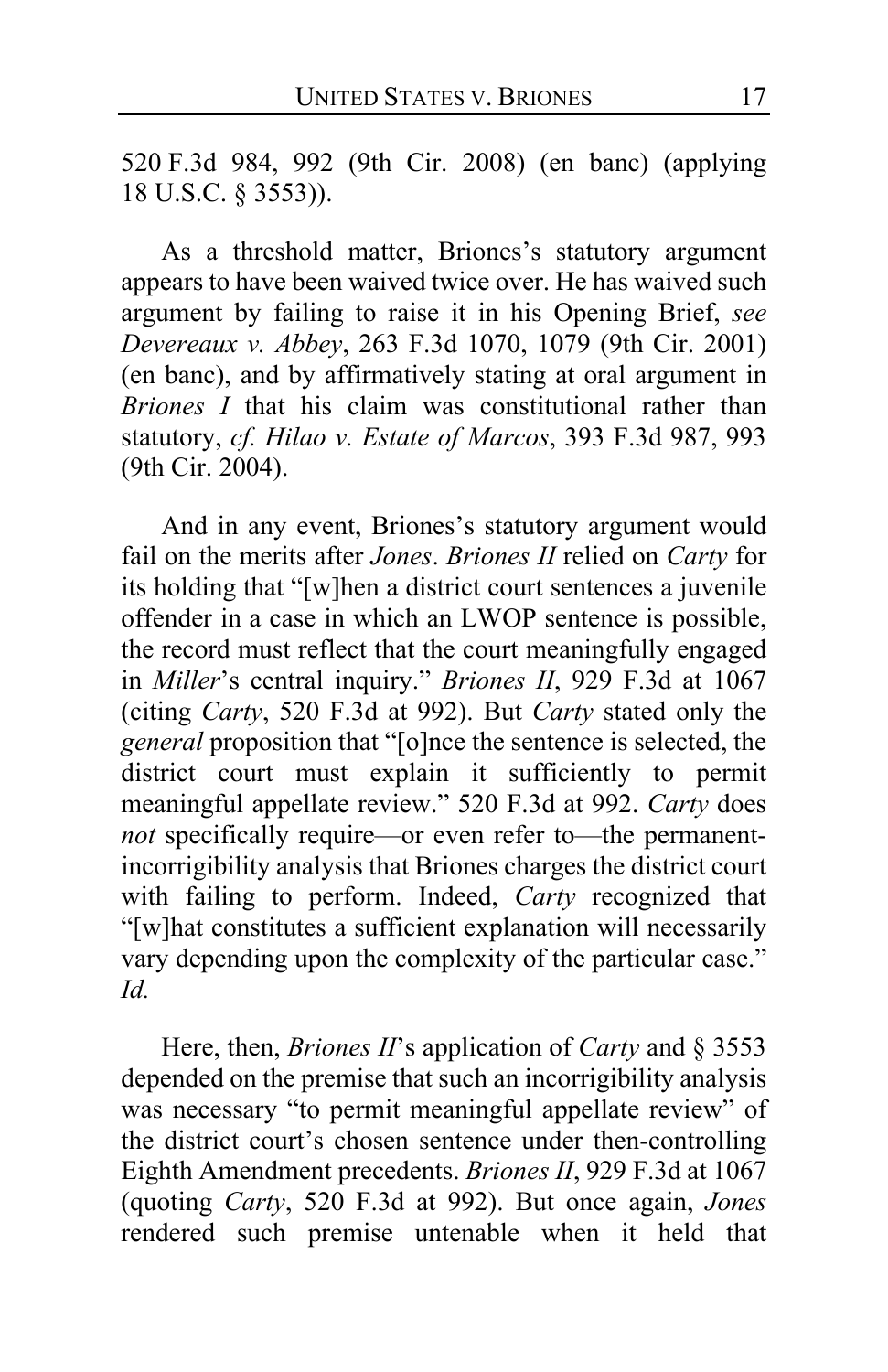"permanent incorrigibility is not an eligibility criterion." 141 S. Ct. at 1315.

#### III

Next, Briones characterizes *Briones II* as having "vacated [his LWOP] sentence for a second, independent reason"**[4](#page-17-0)** —namely, that "the district court may not have understood it was allowed to meaningfully consider evidence of [his] post-conviction rehabilitation." *See* 929 F.3d at 1066–67. Briones argues that "[b]ecause *Jones*  had no effect on that portion of [the *Briones II*] opinion, it should be reinstated."

First, Briones's factual premise is simply false. The district court *did* consider Briones's post-incarceration rehabilitation—and explicitly stated as much, noting in its on-the-record resentencing explanation that Briones had "been a model inmate" and "improved himself while . . . in prison."

Moreover, Briones is mistaken to suggest that the *Briones II* majority's treatment of the rehabilitationevidence issue was "independent" of its view that the district court failed to perform an adequate permanentincorrigibility analysis—or that "*Jones* had no effect on that portion of [the *Briones II*] opinion." The *Briones II* majority explicitly reasoned that the district court's putative failure to consider Briones's rehabilitation evidence "require[d] remand" *because* that "is precisely the sort of evidence of capacity for change that is key to determining whether a defendant is *permanently* incorrigible." 929 F.3d at 1067

<span id="page-17-0"></span>**<sup>4</sup>** That is, "independent" of the district court's putative failure to engage meaningfully in a permanent-incorrigibility analysis.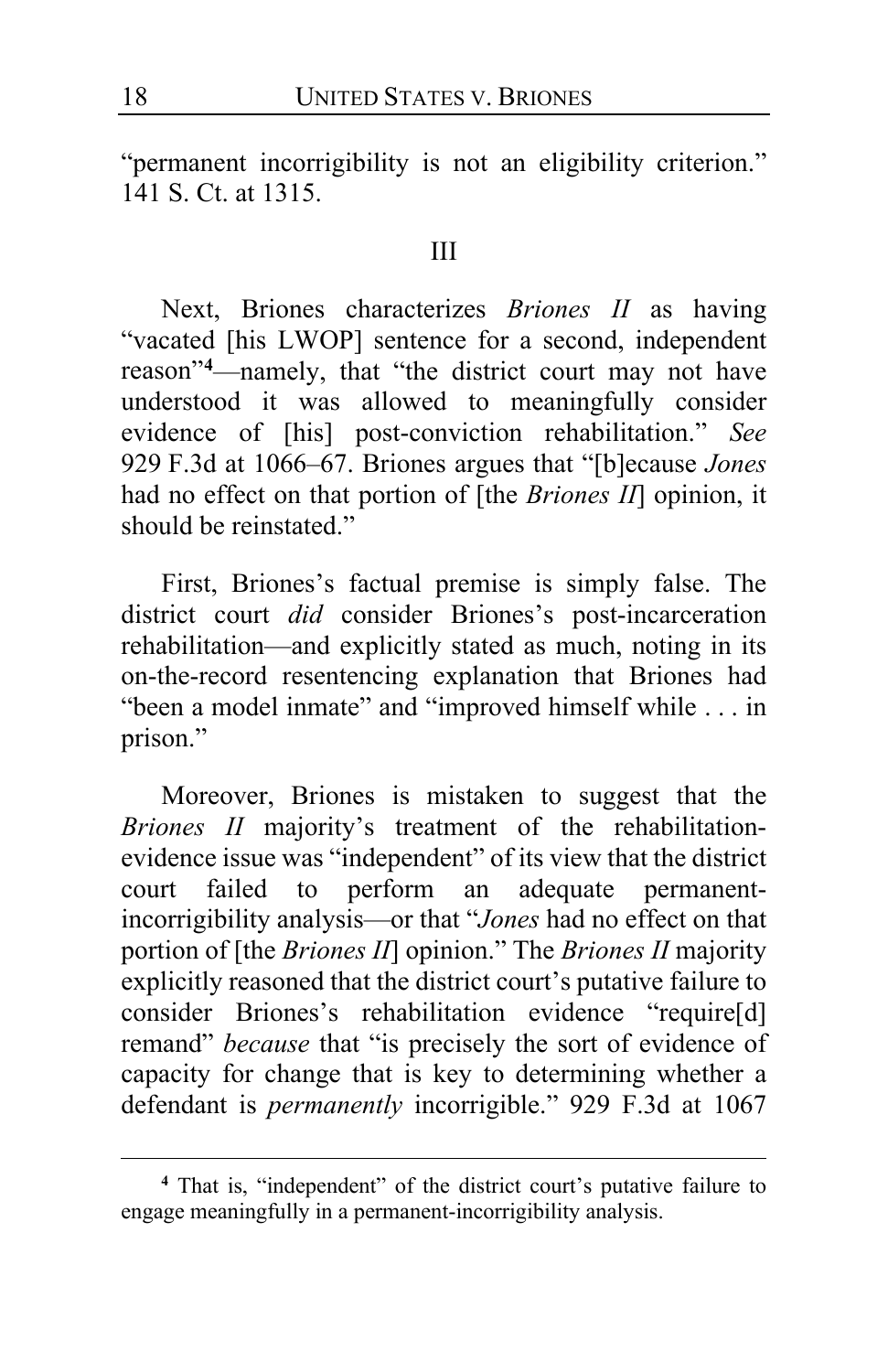(emphasis in original). But in light of *Jones*'s clarification that "permanent incorrigibility is not an eligibility criterion" for juvenile LWOP, 141 S. Ct. at 1315, the *Briones II* majority's chain of reasoning falls apart.**[5](#page-18-0)** In sum, we conclude that there is no independent statutory requirement that a court imposing juvenile LWOP "meaningfully engage" in a permanent-incorrigibility analysis.

#### IV

Next, and for the first time in his Supplemental Brief on remand, Briones raises two distinct arguments, each based on a separate line of caselaw, in support of a novel as-applied Eighth Amendment challenge to the substantive proportionality of his sentence.**[6](#page-18-1)**

<span id="page-18-1"></span>**<sup>6</sup>** First, Briones makes what is essentially a substantive version of the procedural argument he has been pressing all along: He relies on *Montgomery* to argue that, insofar as his "crime reflect[ed] transient immaturity" rather than "permanent incorrigibility," his juvenile LWOP sentence is "disproportionate under the Eighth Amendment." 577 U.S. at 209, 211.

Second, Briones argues that his sentence *also* is substantively disproportionate under the framework set forth in Chief Justice Roberts's concurring opinion in *Graham v. Florida*. *See* 560 U.S. 48, 86–96 (2010)

<span id="page-18-0"></span>**<sup>5</sup>** Put slightly differently, *Briones II* appeared to reason that the district court erred by imposing LWOP without making a finding on whether Briones's rehabilitation evidence demonstrated the sort of "capacity for change" that would rule out permanent incorrigibility. 929 F.3d at 1066–67. But of course, the import of such a finding could be only that it might constitute (or at least contribute to) "an 'implicit finding' of permanent incorrigibility." *Jones*, 141 S. Ct. at 1319. And *Jones* flatly "reject[ed]" the argument "that a sentencer must . . . provide an on-the-record sentencing explanation with an 'implicit finding' of permanent incorrigibility." *Id.*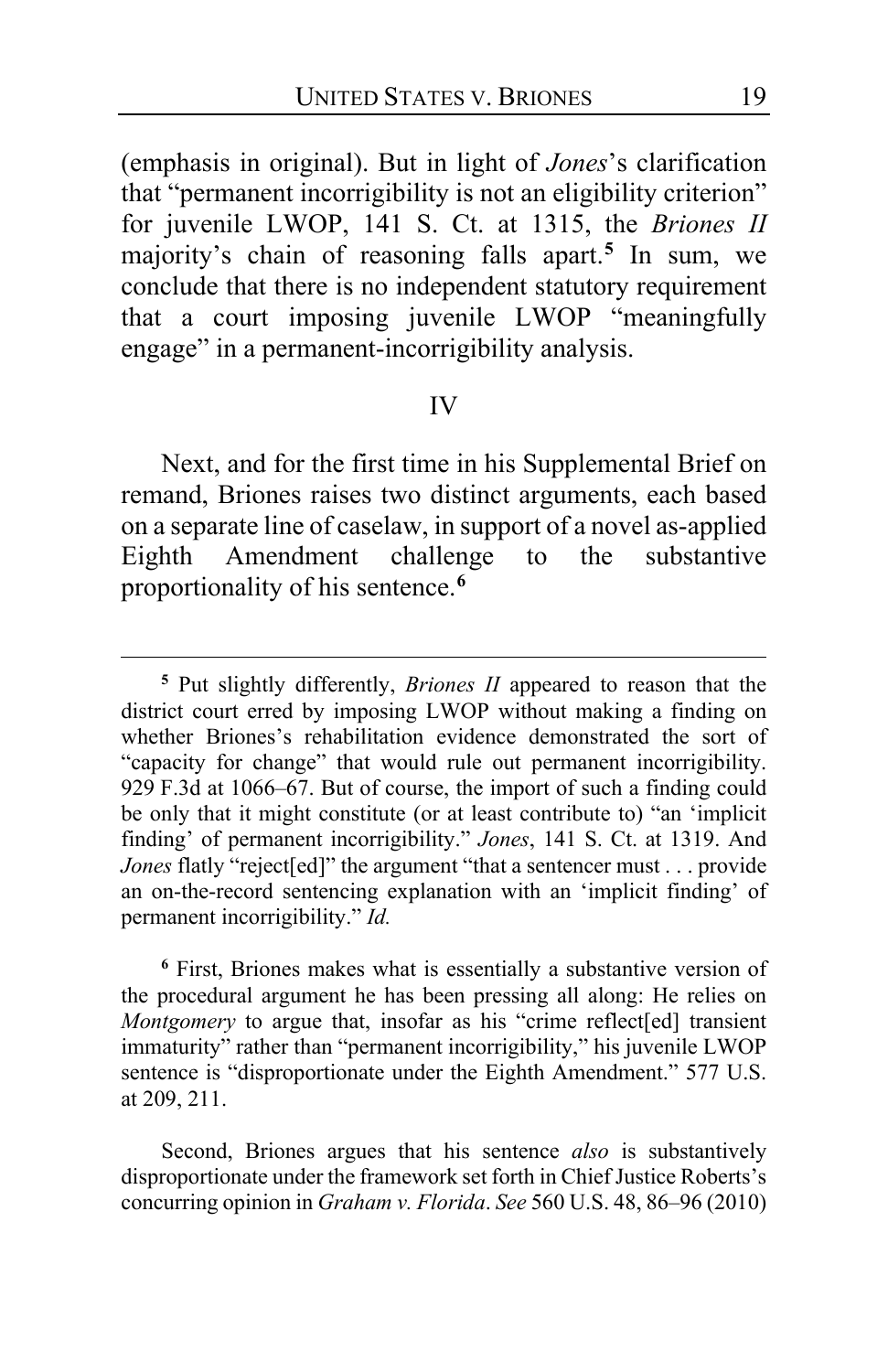"As a general matter, '[w]e review only issues which are argued specifically and distinctly in a party's opening brief,'" *Devereaux*, 263 F.3d at 1079 (quoting *Greenwood v. FAA*, 28 F.3d 971, 977 (9th Cir. 1994)), and as a corollary, "an issue will . . . be deemed waived if it is raised for the first time in a supplemental brief," *id.* (citing *Kreisner v. City of San Diego*, 1 F.3d 775, 778 n.2 (9th Cir. 1993)). Nowhere in his Opening Brief did Briones challenge—or even mention—the substantive proportionality of his sentence. Rather, his only argument (other than those arguments he expressly conceded were "foreclosed," *see infra* Part V) was that the district court committed *procedural* error "by sentencing [him] . . . *without assessing* whether he is one of the rare juveniles who is permanently incorrigible." Accordingly, Briones's as-applied challenge to the substantive proportionality of his sentence is waived.

Moreover, all relevant factors militate against exercising our discretion to consider the merits of Briones's otherwisewaived substantive-disproportionality arguments. Briones has made no attempt to establish "good cause" for his failure to raise such arguments in his Opening Brief, and the Government did not *sua sponte* raise the issue of substantive proportionality in its Answering Brief. *Cf. United States v. Ullah*, 976 F.2d 509, 514 (9th Cir. 1992). Most dispositively, because Briones raises these arguments for the first time in the Supplemental Brief he submitted in response to an order

<sup>(</sup>Roberts, C.J., concurring). Specifically, Briones argues that an examination of his crime of conviction, his sentence, and his characteristics should give rise to "an inference of gross disproportionality," which would be "confirm[ed]" by disproportionality," which would be "confirm[ed]" by "intrajurisdictional and interjurisdictional comparisons" between his sentence and other "sentences imposed for the same crime" in the same jurisdiction and other jurisdictions, respectively. *Id.* at 88, 93.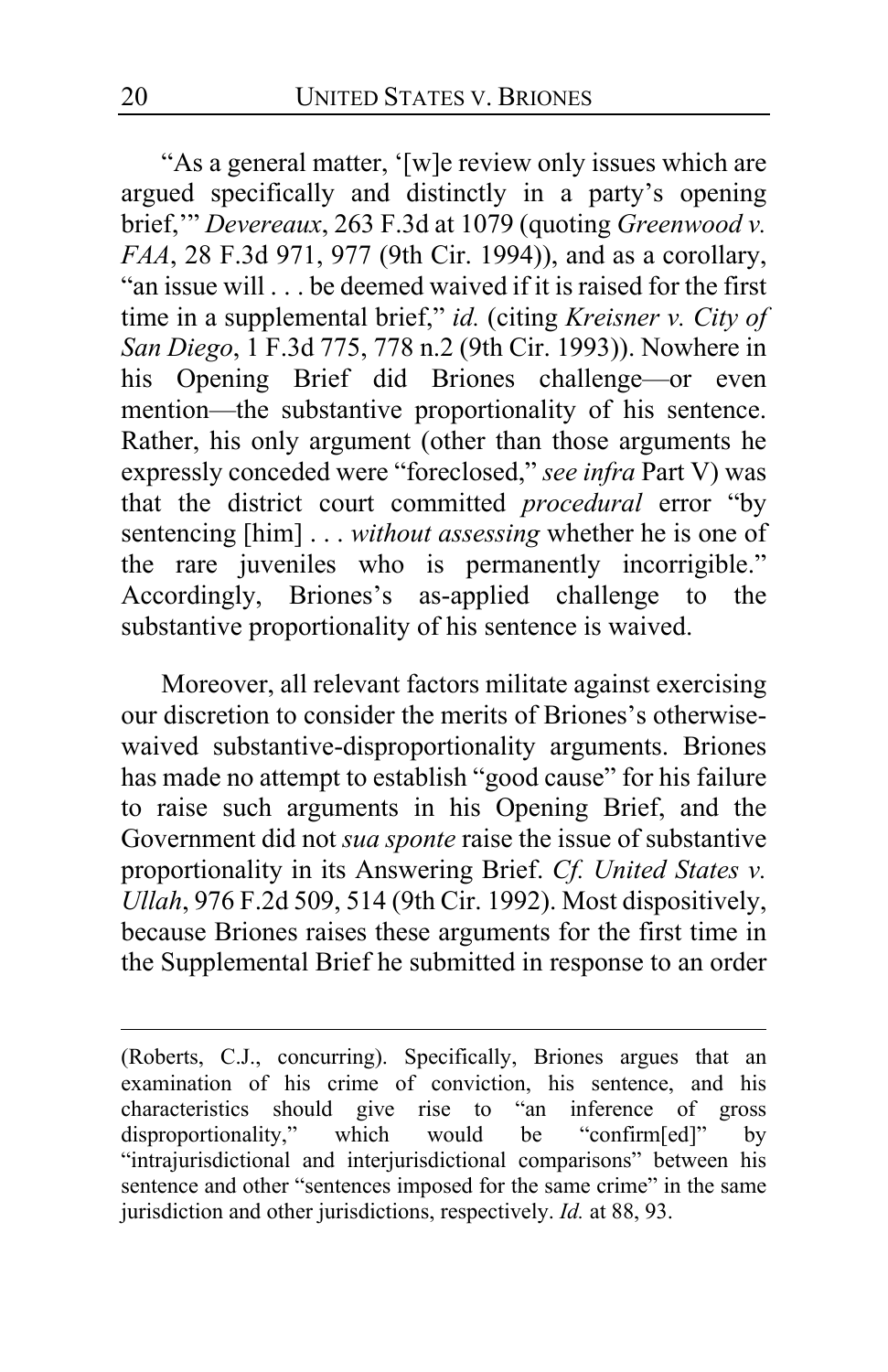for *simultaneous* briefing, the Government has not had an opportunity to respond to them. As such, the Government surely would be "prejudice[d]," *id.*, if we were to consider either of Briones's novel arguments that his sentence was substantively disproportionate. We therefore decline to reach such arguments.

#### V

Finally, Briones argues that LWOP is categorically unconstitutional for *any* juvenile offender, or, at least, categorically unconstitutional for juvenile homicide offenders who were not the direct cause of a victim's death.**[7](#page-20-0)**

Because Briones expressly concedes that he "did not specifically object to the imposition of a life sentence" on either of these grounds in the district court, we review for plain error. *See United States v. Ameline*, 409 F.3d 1073, 1078 (9th Cir. 2005) (en banc). "An error is plain if it is 'contrary to the law at the time of the appeal.'" *Id.* (quoting *Johnson v. United States*, 520 U.S. 461, 468 (1997)). And here, Briones also expressly concedes that existing law imposes no categorical ban on LWOP either for juveniles, generally, or for juvenile homicide offenders who did not pull the trigger, more specifically. Effectively, then, Briones has conceded that the district court committed no plain error. We therefore reject his wholly speculative arguments advocating for categorical bans on juvenile LWOP.

<span id="page-20-0"></span>**<sup>7</sup>** In his Opening Brief, Briones acknowledged that both of these arguments were "foreclosed" under existing law and that he was raising them only "to preserve [them] for future litigation."